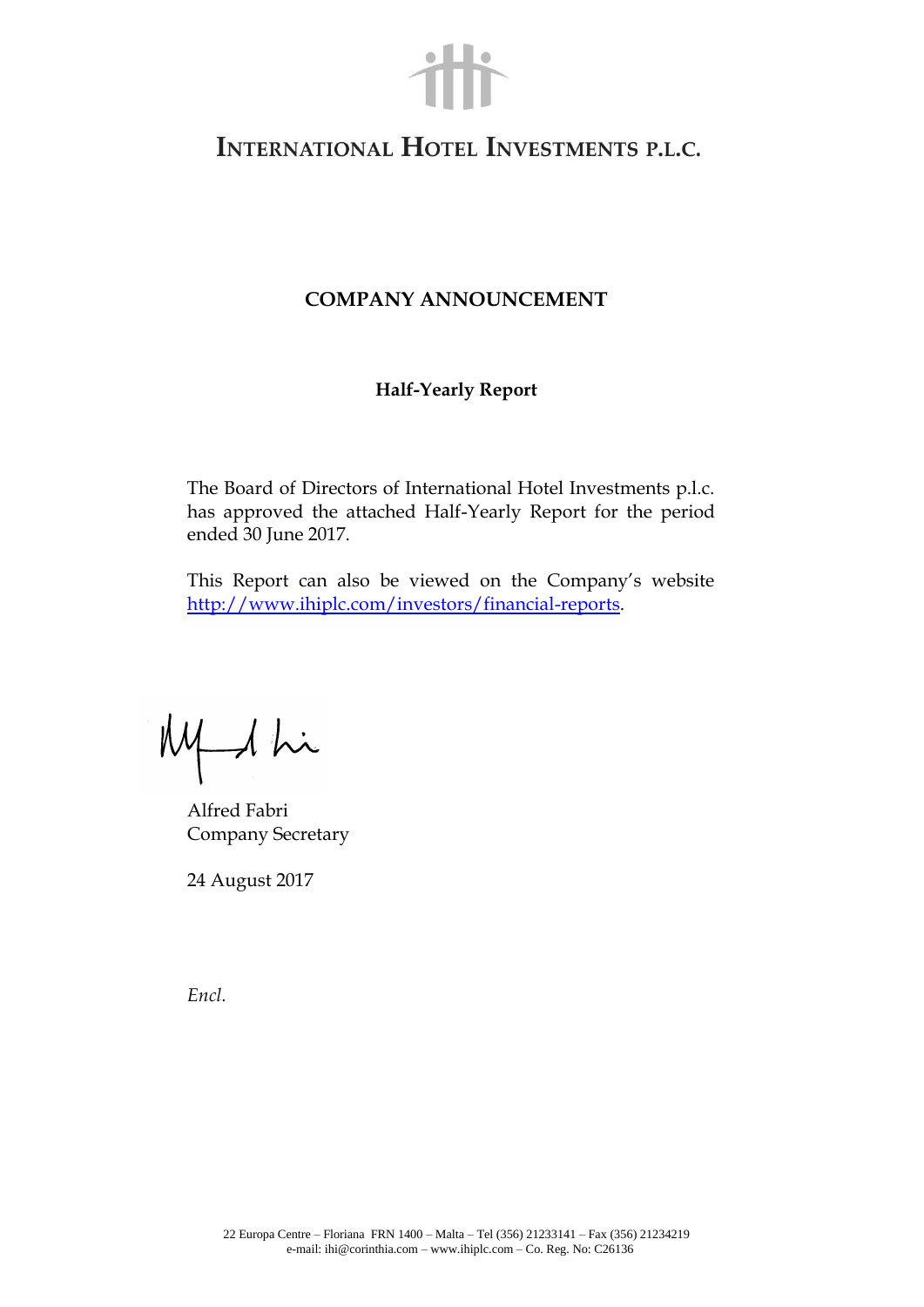# INTERNATIONAL HOTEL INVESTMENTS p.l.c.

## **GROUP HALF-YEARLY REPORT**

*For the Period 1 January to 30 June 2017*

# **Condensed Income Statement**

|                                                    | 1 January to | 1 January to |
|----------------------------------------------------|--------------|--------------|
|                                                    | 30 June 2017 | 30 June 2016 |
|                                                    |              |              |
|                                                    | €'000        | €'000        |
| Revenue                                            | 115,284      | 70,758       |
| Direct costs                                       | (64, 898)    | (39,648)     |
|                                                    | 50,386       | 31,110       |
| Other operating costs                              | (23, 361)    | (15, 976)    |
| <b>EBITDA</b>                                      | 27,025       | 15,134       |
| Depreciation and amortisation                      | (16, 887)    | (10, 943)    |
| Net change in fair value of indemnification assets | (105)        | (105)        |
| Results from operating activities                  | 10,033       | 4,086        |
| Share of profit from equity accounted investments  | 957          | 97           |
| Finance income                                     | 1,174        | 206          |
| Finance costs                                      | (11, 577)    | (7, 851)     |
| Net foreign exchange translation differences       | (2, 888)     | 5,318        |
| (Loss)/profit before tax                           | (2,301)      | 1,856        |
| Tax income                                         | 435          | 77           |
| (Loss)/profit for the period                       | (1, 866)     | 1,933        |
|                                                    |              |              |
| Attributable to:                                   |              |              |
| Owners of the parent                               | (464)        | 1,933        |
| Non-controlling interest                           | (1, 402)     |              |
| Loss/profit for the period                         | (1, 866)     | 1,933        |
|                                                    |              |              |
| (Loss)/profit per share                            | (0.001)      | 0.003        |
|                                                    |              |              |

# **Condensed Balance Sheet**

|                              | At 30 June 2017 | At 31 December 2016 |
|------------------------------|-----------------|---------------------|
|                              | €'000           | €'000               |
| <b>ASSETS</b>                |                 |                     |
| Non-current                  | 1,440,307       | 1,119,397           |
| Current                      | 139,431         | 100,857             |
| <b>Total assets</b>          | 1,579,738       | 1,220,254           |
|                              |                 |                     |
| <b>EQUITY</b>                |                 |                     |
| Total equity                 | 849,379         | 646,822             |
| <b>LIABILITIES</b>           |                 |                     |
| Non-current                  | 633,158         | 487,851             |
| Current                      | 97,201          | 85,581              |
| <b>Total liabilities</b>     | 730,359         | 573,432             |
| Total equity and liabilities | 1,579,738       | 1,220,254           |

# **Condensed Statement of Comprehensive Income**

|                                                                                                                                 | 1 January to<br>30 June 2017<br>€'000 | 1 January to<br>30 June 2016<br>€'000 |
|---------------------------------------------------------------------------------------------------------------------------------|---------------------------------------|---------------------------------------|
| (Loss)/profit for the period<br>Other comprehensive income                                                                      | (1,866)                               | 1,933                                 |
| Translation reserve<br>Net change in fair value of available for sale investments<br>Income tax relating to components of other | (17,096)                              | (3,993)<br>95                         |
| comprehensive income                                                                                                            | 23,024                                |                                       |
| Other comprehensive income for the period<br>Total comprehensive income/(expense) for the period                                | 5,928<br>4,062                        | (3,898)<br>(1, 965)                   |

# **Condensed Cash Flow Statement**

| 22,631<br>12,679<br>Net cash from operating activities<br>Net cash used in investing activities<br>5,156<br>Net cash used in financing activities<br>3,849<br>Net decrease in cash and cash equivalents<br>31,636<br>Cash and cash equivalents at beginning |           | 1 January to<br>30 June 2017<br>€'000 | 1 January to<br>30 June 2016<br>€'000 |
|-------------------------------------------------------------------------------------------------------------------------------------------------------------------------------------------------------------------------------------------------------------|-----------|---------------------------------------|---------------------------------------|
|                                                                                                                                                                                                                                                             |           |                                       |                                       |
|                                                                                                                                                                                                                                                             |           |                                       |                                       |
|                                                                                                                                                                                                                                                             |           |                                       | (4,984)                               |
|                                                                                                                                                                                                                                                             |           |                                       | (13, 173)                             |
|                                                                                                                                                                                                                                                             |           |                                       | (5, 478)                              |
|                                                                                                                                                                                                                                                             | of period | 20,832                                | 11,664                                |
| Cash and cash equivalents at end of period<br>52,468<br>6,186                                                                                                                                                                                               |           |                                       |                                       |

# **Statement of Changes in Equity**

|                                                                                                                                                                                          |                          |                          |                   | Reporting                |                       |                                     |              |                          |                       |
|------------------------------------------------------------------------------------------------------------------------------------------------------------------------------------------|--------------------------|--------------------------|-------------------|--------------------------|-----------------------|-------------------------------------|--------------|--------------------------|-----------------------|
|                                                                                                                                                                                          |                          |                          |                   | currency                 |                       |                                     | Total        | Non-                     |                       |
|                                                                                                                                                                                          |                          | Revaluation              | Translation       |                          |                       | conversion Other equity Accumulated | attributable | controlling              |                       |
|                                                                                                                                                                                          | Share capital            | reserve                  | reserve           |                          | difference components | losses                              | to owners    |                          | interest Total equity |
|                                                                                                                                                                                          | €'000                    | €'000                    | $\mathcal{E}$ 000 | €'000                    | $\mathcal{E}$ 000     | $\mathcal{E}$ 000                   | €'000        | $\mathcal{E}$ 000        | €'000                 |
| Balance at 1 January 2016                                                                                                                                                                | 573,636                  | 85,012                   | (3,288)           | 443                      | 4,552                 | (52,665)                            | 607,690      | 598                      | 608,288               |
| Profit for the period                                                                                                                                                                    |                          |                          |                   |                          |                       | 1,933                               | 1,933        | $\overline{\phantom{m}}$ | 1,933                 |
| Other comprehensive income                                                                                                                                                               |                          | $\qquad \qquad -$        | (3,993)           | $\qquad \qquad -$        | 95                    | $\qquad \qquad -$                   | (3,898)      | $\qquad \qquad -$        | (3,898)               |
| Total income and expenses for the period                                                                                                                                                 | $\overline{\phantom{0}}$ | $\overline{\phantom{0}}$ | (3,993)           | $\overline{\phantom{m}}$ | 95                    | $\overline{\phantom{m}}$            | (1,965)      | $-$                      | (1,965)               |
| Balance at 30 June 2016                                                                                                                                                                  | 573,636                  | 85,012                   | (7, 281)          | 443                      | 4,647                 | (50, 732)                           | 605,725      | 598                      | 606,323               |
| Loss for the period                                                                                                                                                                      |                          |                          |                   | $\overline{\phantom{0}}$ |                       | (9, 591)                            | (9,591)      | $\overline{\phantom{0}}$ | (9, 591)              |
| Other comprehensive income                                                                                                                                                               | $\qquad \qquad -$        | 35,437                   | 10,176            | $\overline{\phantom{0}}$ | (1, 151)              | $\qquad \qquad -$                   | 44,462       | $\overline{\phantom{m}}$ | 44,462                |
| Total income and expenses for the period                                                                                                                                                 | $\overline{\phantom{m}}$ | 35,437                   | 10,176            | $\overline{\phantom{0}}$ | (1, 151)              | (9,591)                             | 34,871       | $-$                      | 34,871                |
| Bonus share issue                                                                                                                                                                        | 17,211                   | (17,211)                 |                   |                          |                       |                                     |              |                          |                       |
| Issue of ordinary shares related to business combination                                                                                                                                 | 6,903                    | (396)                    |                   |                          | (879)                 |                                     | 5,628        | $\overline{\phantom{m}}$ | 5,628                 |
| Balance at 31 December 2016                                                                                                                                                              | 597,750                  | 102,842                  | 2,895             | 443                      | 2,617                 | (60, 323)                           | 646,224      | 598                      | 646,822               |
| Profit for the period                                                                                                                                                                    |                          |                          |                   |                          |                       | (464)                               | (464)        | (1,402)                  | (1,866)               |
| Other comprehensive income                                                                                                                                                               |                          | 23,997                   | (12, 235)         |                          |                       |                                     | 11,762       | (5,834)                  | 5,928                 |
| Total income and expenses for the period                                                                                                                                                 | $\overline{\phantom{0}}$ | 23,997                   | (12, 235)         | $-$                      | $\qquad \qquad -$     | (464)                               | 11,298       | (7,236)                  | 4,062                 |
| Non-controlling interest on consolidation of NLI                                                                                                                                         |                          |                          |                   |                          |                       |                                     |              | 198,495                  | 198,495               |
| Balance at 30 June 2017                                                                                                                                                                  | 597,750                  | 126,839                  | (9, 340)          | 443                      | 2,617                 | (60, 787)                           | 657,522      | 191,857                  | 849,379               |
| INTERNATIONAL HOTEL INVESTMENTS p.l.c.<br>22 Europa Centre · Floriana FRN 1400 · Malta<br>Tel: +356 21 233141 • Fax: +356 21 234219 • Email: ihi@corinthia.com • Website: www.ihiplc.com |                          |                          |                   |                          |                       |                                     |              |                          |                       |